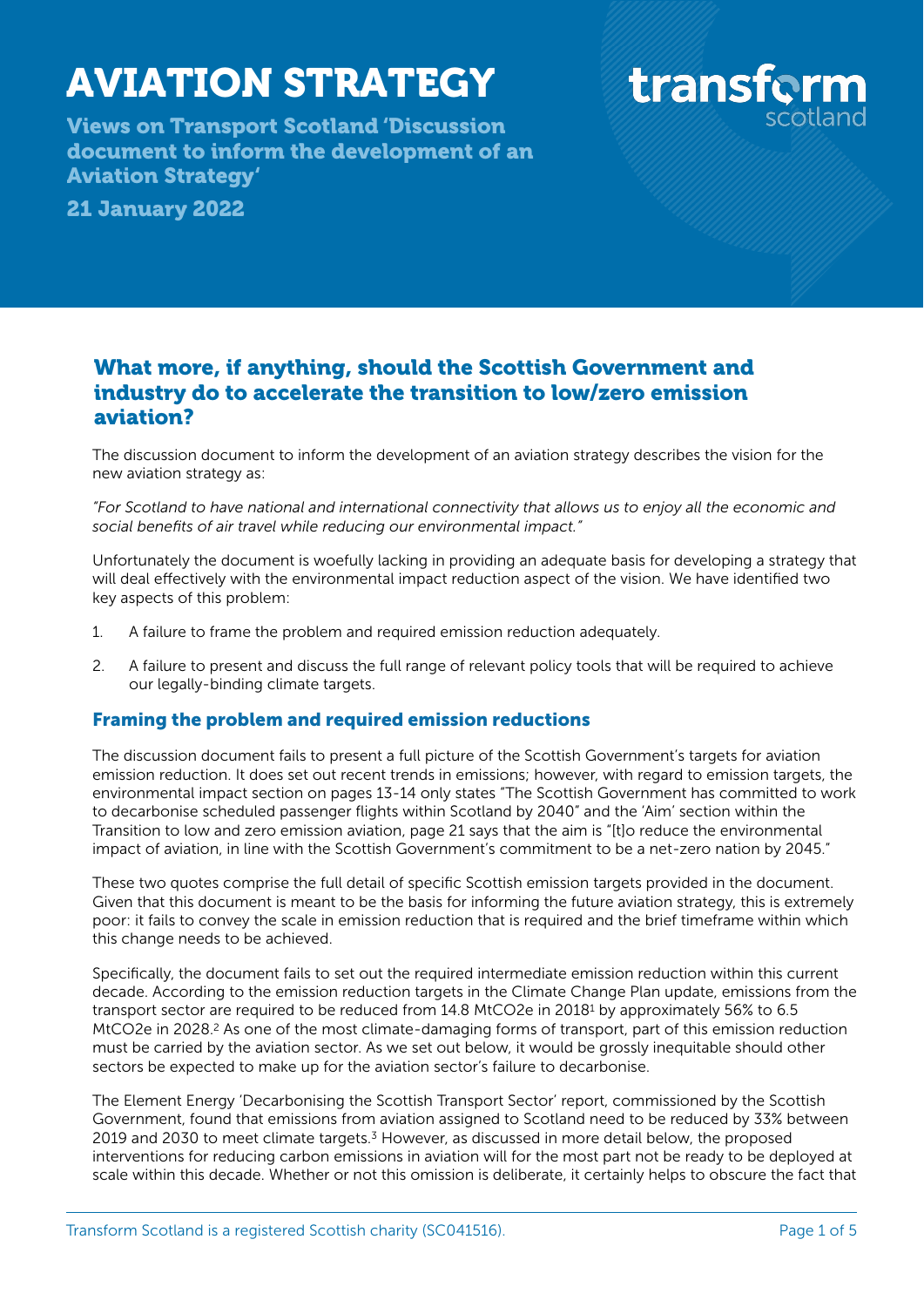the proposed tools for achieving emission reductions will not be able to deliver the reductions that are necessary in the short and medium term.

#### Range of relevant policy tools

It is widely recognised that aviation is a challenging sector to decarbonise due to a lack of zero or low carbon aviation technology that is readily available and could be deployed at scale. Nonetheless, the Scottish Government must make a serious effort to reduce emissions from this sector if it wants its efforts in tackling climate change to be taken seriously. Unfortunately the policy tools for reducing the climate impact of the aviation sector that are primarily discussed in the discussion document focus primarily on technologies that are not yet ready and will therefore not be available to provide the necessary emission reductions within this decade.

In order to even begin reducing emissions from the aviation sector in the coming years, the aviation strategy must include demand management measures to reduce the volume of flights that are taken. While the document does discuss the UK Emission Trading Scheme (ETS), there is no clear intention stated by the Scottish Government to influence the UK Government to use this as a tool to reduce flying. On the contrary the stated aim to "grow Scotland's international air connectivity" (page 27) points towards an intention of expanding the Scottish aviation sector over the coming years. Yet, the previously mentioned Element Energy report finds that "a realistic scenario [...] would need to be paired with some behavioural change in order to meet the overall emission reduction target."[4](#page-4-3)

<span id="page-1-0"></span>We strongly urge the Scottish Government to include the following policy tools in its aviation strategy:

#### 1. Taxing aviation appropriately

The Scottish Government should be aiming to resolve questions surrounding the Highland and Islands exemption to the Air Departure Tax to allow this power to be devolved to Scotland. This would allow the Scottish Government to reverse the reduction of the Air Passenger Duty by the UK Government in 2021, setting the right financial incentives. This would allow the Government to deliver upon the position stated by the Cabinet Secretary for Net Zero, Energy and Transport, Michael Matheson, at a Transform Scotland event on 23rd of April, that the SNP do not believe that reducing APD is compatible with climate change objectives and that his party have no intention of changing their position on this in the future.[5](#page-4-4)

<span id="page-1-1"></span>We recommend that the Scottish Government support the introduction of a Frequent Flyer Levy (FFL). A small minority of passengers take the majority of flights and a FFL could be a useful tool to target this specific group. While the power to introduce a FFL is not devolved to Scotland, the Scottish Government should use its influence with the UK Government to ensure that this measure is brought into UK aviation policy.

There are a range of levies and taxes that could be used to disincentivise flying. Most importantly, policies should be introduced that are aimed at reducing the volume of flights: this could include a frequent flyer levy, aviation fuel taxes or emissions charges, and/or other measures that would incentivise passengers to opt for more sustainable transport alternatives. Introducing such measures would likely find support within the wider population as well: we would note that the Scottish Climate Assembly supported both the introduction of a FFL and the taxation of high carbon aviation fuels.<sup>[6](#page-4-5)</sup>

#### <span id="page-1-2"></span>2. Shifting away from flying

<span id="page-1-3"></span>Reducing the number of flights does not necessarily need to come at the cost of connectivity. Aviation is a tool to provide connectivity and should not be treated as an end in itself. It therefore needs to be considered whether there are alternatives to providing connectivity that are less harmful. The aviation strategy should therefore include measures to encourage modal shift from air to rail. This is particularly relevant for the connections between the Central Belt and London, which are some of the busiest flight connections across Europe. Especially on these connections, rail can be both faster and cheaper than flying, although recently commissioned research by LNER has found that there is a lack of awareness of this among the population.<sup>[7](#page-4-6)</sup> This provides an opportunity for the Scottish Government to work with partners to encourage a shift towards a low carbon form of transport.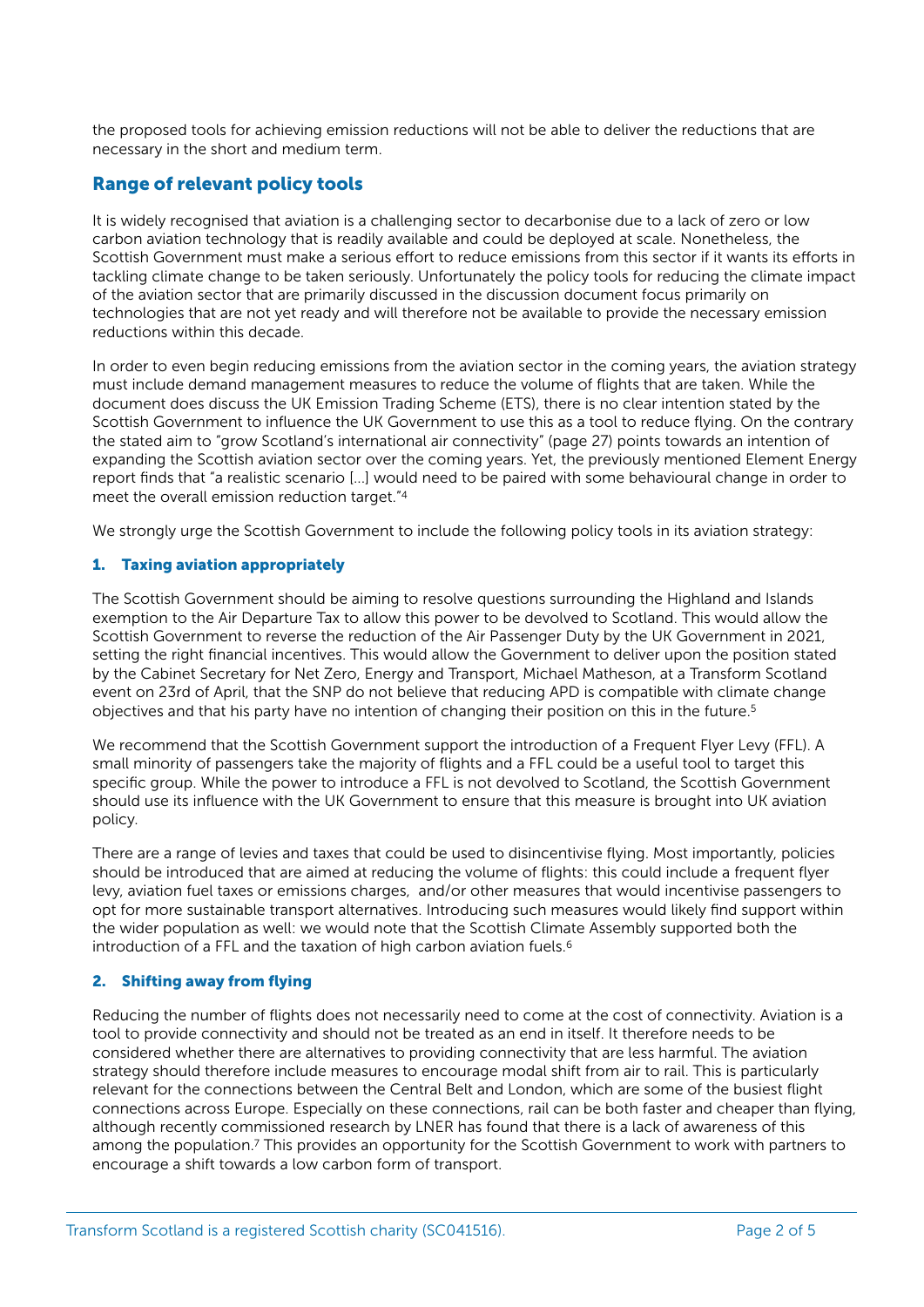In other areas where distance and travel time are considered a barrier to using sustainable transport, the Government should follow best practice by assessing how connectivity can be improved considering improvements to all modes of transport, rather than assuming that air travel is best suited to improving connectivity. There are certainly areas or journeys within the UK that are not easily accessible by rail. However, given the context of the climate crisis and a historic lack of investment in rail infrastructure, the focus should not be exclusively on air travel but to also consider investing in a rail network that not only improves long-distance but also local and regional connectivity.

Additionally the Scottish Government should encourage a shift away from unnecessary air travel that could be replaced by digital connectivity. This will require high speed internet connections across the country. The experience of remote and distributed working during the pandemic has demonstrated the potential of this alternative and has substantially increased its acceptability. Amongst other things, the Scottish Government should be providing instruction to the Scottish Public Bodies that its employees should be avoiding flying except in exceptional circumstances.

At least for as long as alternative technologies cannot provide the necessary emission reductions, the Scottish Government should set targets for the volume of flights that originate and end in Scotland to ensure that emissions from the aviation sector are reduced. Demand management measures that reduce flying are currently the only policy tools available that would be able to produce the required level of emission reduction that must be achieved by 2030.

#### What can the Scottish Government do to help increase the use of sustainable aviation fuels?

<span id="page-2-0"></span>Sustainable Aviation Fuels can play a role in a sector that is challenging to decarbonise and could play a particular role in long haul flights. But without government mandates they are unlikely to be widely adopted due to their currently significantly higher price point. The UK Government consulted on a SAF mandate in 2021,proposing a mandate for 10% SAFs by 2030 and 75% by 2050.<sup>[8](#page-4-7)</sup> While this would lead to reductions in emissions, the Element Energy report found that to meet its emissions targets, relying solely on biofuel-based SAFs within this decade, Scotland would have to reach a blending rate of 50% by 2030,<sup>[9](#page-4-8)</sup> far higher than the mandate proposed by the UK Government. It is therefore crucial to be aware that SAFs will not deliver the required emission reductions.

<span id="page-2-2"></span><span id="page-2-1"></span>In addition, SAFs are not unproblematic in their use. Crops for biofuel may be grown on agricultural land that might otherwise be used for food crops or forestry, creating land use problems and with biofuels predicted to not being able to meet fuel demand in the long run, e-fuels, which are very energy intensive, will be required to satisfy demand for SAFs. A Transport & Environment report has found that by 2050 energy demand for e-fuels for aviation might be as high as 912 TWh, which would be equal to 28.2% of Europe'stotal energy production in 2015.<sup>[10](#page-4-9)</sup> So even when using SAFs or zero carbon technologies, flying will remain an energy intensive form of transport and it should therefore be considered whether limited resources should be allocated to aviation where there are more efficient alternatives available. The Scottish Government must ensure that the aviation strategy does not overly rely on SAFs as the solution to reaching climate targets in the aviation sector.

#### What do you think the Scottish Government can do to help ensure a just transition to net-zero for the Scottish aviation sector?

<span id="page-2-3"></span>The Scottish Government must ensure that the net-zero transition of the aviation sector does not exclude people who rely on flying, particularly with regard to Highland & Island communities. However, it must be recognised that flying is primarily the privilege of a well-off minority of the population, with just 1% of the UK population taking 20% of all international flights and nearly half the population (48%) not taking any internationalflights within a year.<sup>11</sup> The cost of flying to the climate affects the wider population, while the benefits are enjoyed by a relatively small group of people. It would therefore be unjust to allow the aviation sector to continue its climate-destroying practices while carbon reductions are made elsewhere. The Element Energy report states that: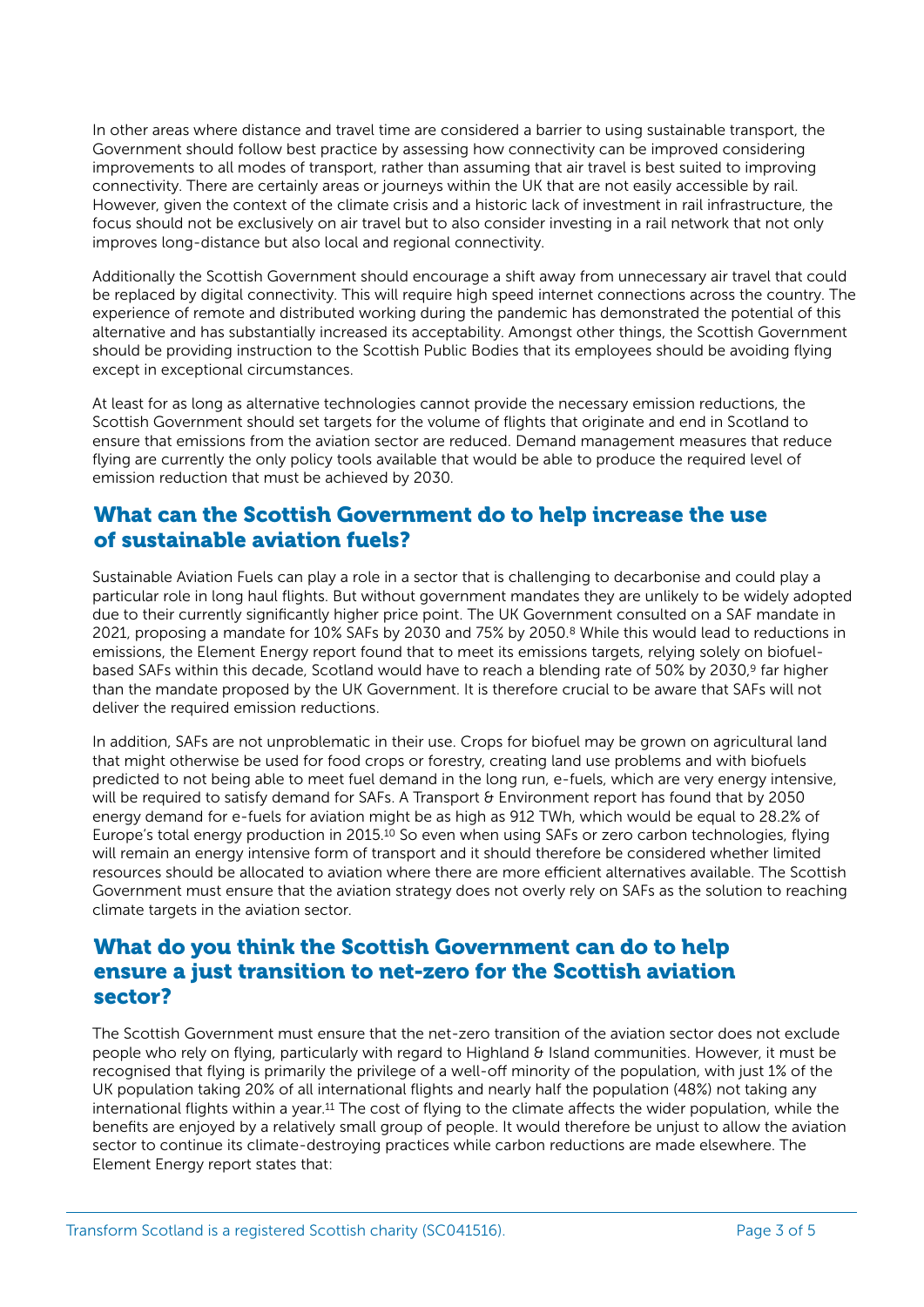*"[...] it is clear that under a just and equitable decarbonisation transition the ambition in the aviation sector needs to increase significantly. This step change in ambition is needed in order for the cost of decarbonisation to be shared fairly, rather than sectors such as cars, vans, and public transport, where cost rises disproportionate impact low-income groups, having to make up for emissions not reduced in the aviation sector, where cost increases are focused on higher income groups."*[12](#page-4-11)

<span id="page-3-0"></span>The Scottish Government must ensure that the already-privileged aviation sector is not let off the hook when it comes to bearing responsibility within the net-zero transition.

## Considering the future challenges and opportunities, what changes, if any, should we make to our approach to help achieve our aim for international connectivity?

As discussed above, the Scottish Government should consider how the focus from physical connectivity with international partners can be shifted towards a wider conception of connectivity that includes digital connectivity as well as supporting rail connections with close European neighbours.

## How do we incentivise the use of more efficient aircraft, whilst still ensuring that we secure the routes Scotland needs?

As discussed above, the Scottish Government should consider connectivity independent from mode and support improved connectivity through low carbon transport options such as rail where possible, rather than relying on air connections as a default. Air connections to island communities are important lifelines for local communities, so the Scottish Government should encourage the use of more efficient aircraft on these routes but this should not prevent reducing air travel on routes where climate-friendlier land-based transport would be possible.

## Do you think the Scottish Government should encourage airlines to offer plane-plus train tickets?

We support a scheme that would encourage the use of public transport, including trains, where public transport would replace private motor transport. However, plane-plus-train tickets should not be used to encourage replacing a train journey for a plane journey, e.g. encouraging flying from London to Edinburgh with an onward train ticket to a destination in Scotland.

#### What more, if anything, do you think the Scottish Government can do to help promote efficient and sustainable airfreight transport?

Given the high climate impact of flying, the Scottish Government should discourage the use of air freight where possible.

•••••